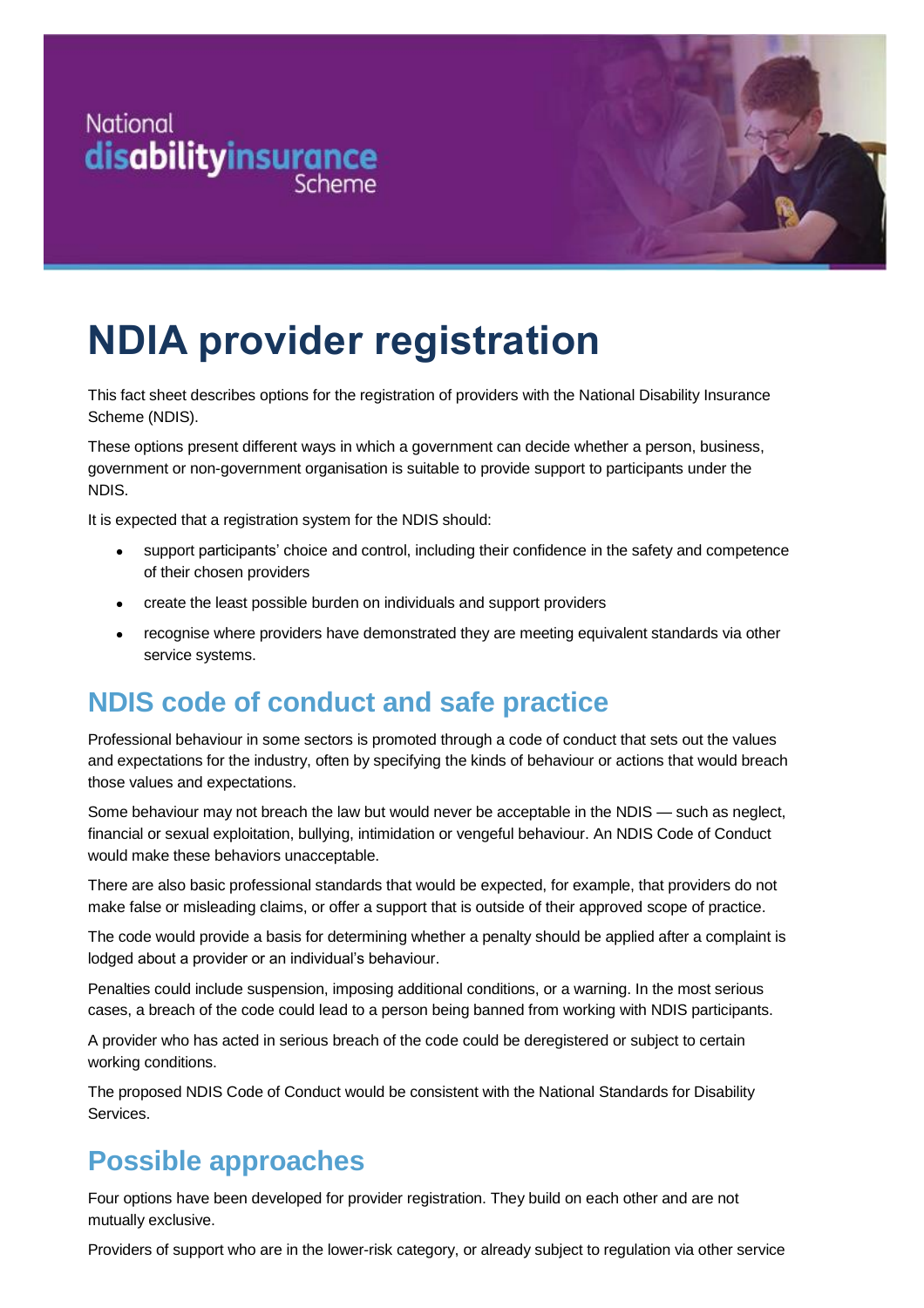## **National** disabilityinsurance

systems, may be subject to fewer registration conditions.

The higher regulation options would apply to a smaller number of providers, generally those who offer the kinds of support that may carry a higher risk of harm to participants.

#### **Option 1: requirement to comply with the law and an NDIS code of conduct and safe practice**

Registered providers would be required to comply with:

- all existing Commonwealth, state or territory legislation
- all relevant minimum qualifications, licensing, membership and industry codes relevant to professionals
- an NDIS code of conduct and safe practice.

This is a 'light touch' option which, in most jurisdictions, will significantly reduce what organisations presently need to do to obtain funding to provide services to people with disability.

#### **Option 2: additional registration conditions**

This option imposes additional registration conditions on providers and build on those under Option 1. The purpose of the additional conditions would be to enable the CEO of the NDIA to check if a registering organisation or individual has the systems required to limit risks to participants.

Examples of additional conditions might be a requirement to demonstrate that a provider uses appropriate practices when recruiting staff or notifying the NDIA, and where appropriate, the police, if there is a serious incident.

#### **Option 3: mandated independent quality evaluation requirements**

Providers would be expected to comply with all requirements under Options 1 and 2.

The additional element proposed under this option would require certain providers to participate in a quality-evaluation process that would focus on the participants' experience of the services they receive.

The assessment would be independent of both the NDIA and the organisation.

The quality evaluation report could, in all or in part, be made public.

New providers would have 12 months to be assessed, but they would have to meet any additional conditions prescribed by the CEO (as under Option 2). Providers that have completed their evaluation would be expected to participate in ongoing periodic evaluation and assessment.

#### **Option 4: mandated participation in an external quality assurance system**

While Option 3 focuses on the participants' experiences of the organisation and other key elements such as staffing and timeliness, Option 4 would also involve looking into how support providers manage risk and improve quality inside their organisations. This could include governance systems so that the NDIS could be assured that they are viable, safe and effective organisations.

As with Option 3, the results from the assessment could be made public either entirely or partially.

Auditors would work with providers to find opportunities for improvement.

New providers would have 12 months to acquire certification, but they would have to meet any additional conditions set by the CEO (as under Options 2 and 3). Providers that have obtained certification would be expected to take part in periodic evaluation and assessment.